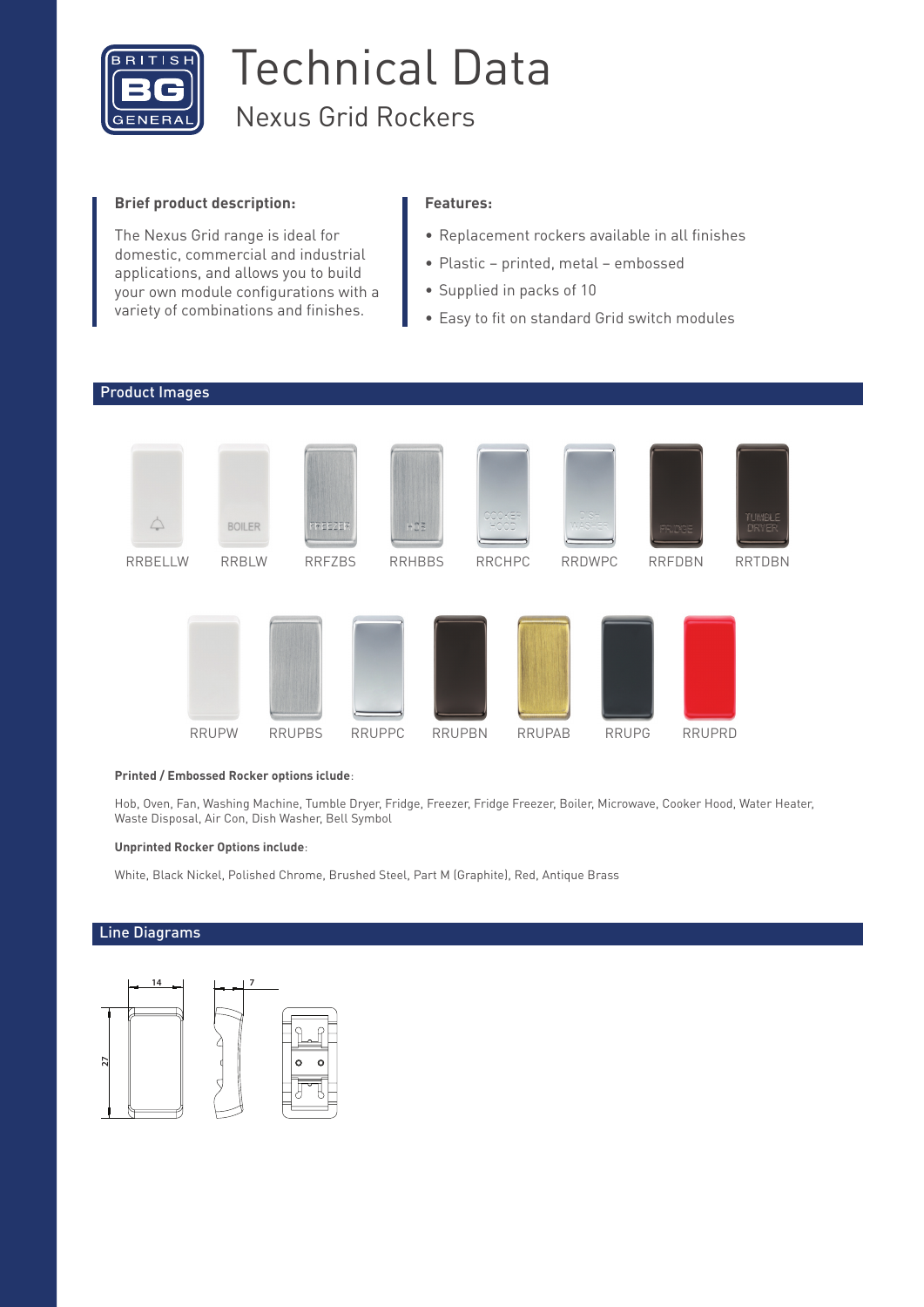

## Nexus Grid Rockers

## Packaging Information

| Cat No.        | Description                 |         | Packaging Type |              |      | Pack Quantity  |                 |                                | <b>Barcode</b>                 |               |
|----------------|-----------------------------|---------|----------------|--------------|------|----------------|-----------------|--------------------------------|--------------------------------|---------------|
|                |                             | Product | Inner<br>Box   | Outer<br>Box | Each | Inner<br>Box   | Outer<br>Box    | Individual                     | Inner Box                      | Outer Box     |
| <b>RRHBW</b>   | "HOB" - WH                  | Bag     | Colour Box     | Carton       | 10   | 10 x 10        | 100 x 10        | 5050765204781                  | 5050765205535                  | 5050765206280 |
| <b>RROVW</b>   | "OVEN" - WH                 | Bag     | Colour Box     | Carton       | 10   | 10 x 10        | 100 x 10        | 5050765204798<br>5050765205542 |                                | 5050765206297 |
| <b>RRFNW</b>   | "FAN" - WH                  | Bag     | Colour Box     | Carton       | 10   | 10 x 10        | 100 x 10        | 5050765204804<br>5050765205559 |                                | 5050765206303 |
| <b>RRWMW</b>   | "WASHING MACHINE" - WH      | Bag     | Colour Box     | Carton       | 10   | $10 \times 10$ | 100 x 10        | 5050765204811                  | 5050765205566                  |               |
| <b>RRTDW</b>   | "TUMBLE DRYER" - WH         | Bag     | Colour Box     | Carton       | 10   | 10 x 10        | 100 x 10        | 5050765204828                  | 5050765205573                  |               |
| <b>RRFDW</b>   | "FRIDGE" - WH               | Bag     | Colour Box     | Carton       | 10   | $10 \times 10$ | 100 x 10        | 5050765204835                  | 5050765206334<br>5050765205580 |               |
| <b>RRFZW</b>   | "FREEZER" - WH              | Bag     | Colour Box     | Carton       | 10   | $10 \times 10$ | 100 x 10        | 5050765204842                  | 5050765205597                  | 5050765206341 |
| <b>RRFFW</b>   | "FRIDGE FREEZER" - WH       | Bag     | Colour Box     | Carton       | 10   | $10 \times 10$ | 100 x 10        | 5050765204859                  | 5050765205603                  | 5050765206358 |
| <b>RRBLW</b>   | "BOILER" - WH               | Bag     | Colour Box     | Carton       | 10   | $10 \times 10$ | 100 x 10        | 5050765204866                  | 5050765205610                  | 5050765206365 |
| <b>RRMWW</b>   | "MICROWAVE" - WH            | Bag     | Colour Box     | Carton       | 10   | $10 \times 10$ | 100 x 10        | 5050765204873                  | 5050765206372<br>5050765205627 |               |
| <b>RRCHW</b>   | "COOKER HOOD" - WH          | Bag     | Colour Box     | Carton       | 10   | 10 x 10        | 100 x 10        | 5050765204880<br>5050765205634 |                                | 5050765206389 |
| <b>RRWHW</b>   | "WATER HEATER" - WH         | Bag     | Colour Box     | Carton       | 10   | 10 x 10        | 100 x 10        | 5050765204897                  | 5050765205641                  | 5050765206396 |
| <b>RRWDISW</b> | "WASTE DISPOSAL" - WH       | Bag     | Colour Box     | Carton       | 10   | $10 \times 10$ | 100 x 10        | 5050765204903                  | 5050765205658                  | 5050765206402 |
| <b>RRACW</b>   | "AIR CON" - WH              | Bag     | Colour Box     | Carton       | 10   | $10 \times 10$ | 100 x 10        | 5050765204910                  | 5050765205665                  | 5050765206419 |
| <b>RRDWW</b>   | "DISH WASHER" - WH          | Bag     | Colour Box     | Carton       | 10   | 10 x 10        | 100 x 10        | 5050765204927                  | 5050765205672                  | 5050765206426 |
| RRBELLW        | BELL SYMBOL - WH            | Bag     | Colour Box     | Carton       | 10   | $10 \times 10$ | 100 x 10        | 5050765204934                  | 5050765205689                  | 5050765206433 |
| <b>RRHTW</b>   | "HEATER" - WH               | Bag     | Colour Box     | Carton       | 10   | $10 \times 10$ | 100 x 10        | 5050765204958                  | 5050765205702                  | 5050765206457 |
| <b>RRUPW</b>   | WHITE (UNPRINTED)           | Bag     | Colour Box     | Carton       | 10   | 10 x 10        | 100 x 10        | 5050765204941                  | 5050765205696                  | 5050765206440 |
| <b>RRHBPC</b>  | "HOB" - PC                  | Bag     | Colour Box     | Carton       | 10   | $10 \times 10$ | 100 x 10        | 5050765204989                  | 5050765205733                  | 5050765206488 |
| <b>RROVPC</b>  | "OVEN" - PC                 | Bag     | Colour Box     | Carton       | 10   | $10 \times 10$ | 100 x 10        | 5050765204996                  | 5050765205740                  | 5050765206495 |
| <b>RRFNPC</b>  | "FAN" - PC                  | Bag     | Colour Box     | Carton       | 10   | 10 x 10        | 100 x 10        | 5050765205009                  | 5050765205757                  | 5050765206501 |
| <b>RRWMPC</b>  | "WASHING MC" - PC           | Bag     | Colour Box     | Carton       | 10   | $10 \times 10$ | 100 x 10        | 5050765205016                  | 5050765205764                  | 5050765206518 |
| <b>RRTDPC</b>  | "TUMBLE DRYER" - PC         | Bag     | Colour Box     | Carton       | 10   | $10 \times 10$ | 100 x 10        | 5050765205023                  | 5050765205771                  | 5050765206525 |
| <b>RRFDPC</b>  | "FRIDGE" - PC               | Bag     | Colour Box     | Carton       | 10   | 10 x 10        | 100 x 10        | 5050765205030                  | 5050765205788                  | 5050765206532 |
| <b>RRFZPC</b>  | "FREEZER" - PC              | Bag     | Colour Box     | Carton       | 10   | $10 \times 10$ | 100 x 10        | 5050765205047                  | 5050765205795                  | 5050765206549 |
| <b>RRFFPC</b>  | "FRIDGE FREEZER" - PC       | Bag     | Colour Box     | Carton       | 10   | $10 \times 10$ | $100 \times 10$ | 5050765205054                  | 5050765205801                  | 5050765206556 |
| RRBLPC         | "BOILER" - PC               | Bag     | Colour Box     | Carton       | 10   | 10 x 10        | 100 x 10        | 5050765205061                  | 5050765205818                  | 5050765206563 |
| <b>RRMWPC</b>  | "MICROWAVE" - PC            | Bag     | Colour Box     | Carton       | 10   | $10 \times 10$ | 100 x 10        | 5050765205078                  | 5050765205825                  | 5050765206570 |
| <b>RRCHPC</b>  | "COOKER HOOD" - PC          | Bag     | Colour Box     | Carton       | 10   | $10 \times 10$ | 100 x 10        | 5050765205085                  | 5050765205832                  | 5050765206587 |
| <b>RRWHPC</b>  | "WATER HEATER" - PC         | Bag     | Colour Box     | Carton       | 10   | 10 x 10        | 100 x 10        | 5050765205092                  | 5050765205849                  | 5050765206594 |
| RRWDISPC       | "WASTE DISPOSAL" - PC       | Bag     | Colour Box     | Carton       | 10   | $10 \times 10$ | 100 x 10        | 5050765205108                  | 5050765205856                  | 5050765206600 |
| RRACPC         | "AIR CON" - PC              | Bag     | Colour Box     | Carton       | 10   | $10 \times 10$ | $100 \times 10$ | 5050765205115                  | 5050765205863                  | 5050765206617 |
| RRDWPC         | "DISH WASHER" - PC          | Bag     | Colour Box     | Carton       | 10   | $10 \times 10$ | 100 x 10        | 5050765205122                  | 5050765205870                  | 5050765206624 |
| RRBELLPC       | BELL SYMBOL - PC            | Bag     | Colour Box     | Carton       | 10   | $10 \times 10$ | 100 x 10        | 5050765205139                  | 5050765205887                  | 5050765206631 |
| <b>RRHTPC</b>  | "HEATER" - PC               | Bag     | Colour Box     | Carton       | 10   | $10 \times 10$ | 100 x 10        | 5050765205146                  | 5050765205894                  | 5050765206648 |
| <b>RRUPPC</b>  | POLISHED CHROME (UNPRINTED) | Bag     | Colour Box     | Carton       | 10   | 10 x 10        | 100 x 10        | 5050765205153                  | 5050765205900                  | 5050765206655 |
| <b>RRHBBS</b>  | "HOB" - BS                  | Bag     | Colour Box     | Carton       | 10   | $10 \times 10$ | 100 x 10        | 5050765205160                  | 5050765205917                  | 5050765206662 |
| <b>RROVBS</b>  | "OVEN" - BS                 | Bag     | Colour Box     | Carton       | 10   | 10 x 10        | 100 x 10        | 5050765205177                  | 5050765205924                  | 5050765206679 |
| <b>RRFNBS</b>  | "FAN" - BS                  | Bag     | Colour Box     | Carton       | 10   | $10 \times 10$ | 100 x 10        | 5050765205184                  | 5050765205931                  | 5050765206686 |
| <b>RRWMBS</b>  | "WASHING MACHINE" - BS      | Bag     | Colour Box     | Carton       | 10   | 10 x 10        | 100 x 10        | 5050765205191                  | 5050765205948                  | 5050765206693 |
| RRTDBS         | "TUMBLE DRYER" - BS         | Bag     | Colour Box     | Carton       | 10   | 10 x 10        | 100 x 10        | 5050765205207                  | 5050765205955                  | 5050765206709 |
| <b>RRFDBS</b>  | "FRIDGE" - BS               | Bag     | Colour Box     | Carton       | 10   | $10 \times 10$ | $100 \times 10$ | 5050765205214                  | 5050765205962                  | 5050765206716 |
| RRFZBS         | "FREEZER" - BS              | Bag     | Colour Box     | Carton       | 10   | 10 x 10        | $100 \times 10$ | 5050765205221                  | 5050765205979                  | 5050765206723 |
| <b>RRFFBS</b>  | "FRIDGE FREEZER" - BS       | Bag     | Colour Box     | Carton       | 10   | 10 x 10        | 100 x 10        | 5050765205238                  | 5050765205986                  | 5050765206730 |
| RRBLBS         | "BOILER" - BS               | Bag     | Colour Box     | Carton       | 10   | 10 x 10        | $100 \times 10$ | 5050765205245                  | 5050765205993                  | 5050765206747 |
| <b>RRMWBS</b>  | "MICROWAVE" - BS            | Bag     | Colour Box     | Carton       | 10   | 10 x 10        | $100 \times 10$ | 5050765205252                  | 5050765206006                  | 5050765206754 |
| RRCHBS         | "COOKER HOOD" - BS          | Bag     | Colour Box     | Carton       | 10   | 10 x 10        | 100 x 10        | 5050765205269                  | 5050765206013                  | 5050765206761 |
| RRWHBS         | "WATER HEATER" - BS         | Bag     | Colour Box     | Carton       | 10   | $10 \times 10$ | $100 \times 10$ | 5050765205276                  | 5050765206020                  | 5050765206778 |
| RRWDISBS       | "WASTE DISPOSAL" - BS       | Bag     | Colour Box     | Carton       | 10   | 10 x 10        | $100 \times 10$ | 5050765205283                  | 5050765206037                  | 5050765206785 |
| RRACBS         | "AIR CON" - BS              | Bag     | Colour Box     | Carton       | 10   | 10 x 10        | 100 x 10        | 5050765205290                  | 5050765206044                  | 5050765206792 |
| RRDWBS         | "DISH WASHER" - BS          | Bag     | Colour Box     | Carton       | 10   | 10 x 10        | 100 x 10        | 5050765205306                  | 5050765206051                  | 5050765206808 |
| RRBELLBS       | <b>BELL SYMBOL - BS</b>     | Bag     | Colour Box     | Carton       | 10   | 10 x 10        | $100 \times 10$ | 5050765205313                  | 5050765206068                  | 5050765206815 |
| RRHTBS         | "HEATER" - BS               | Bag     | Colour Box     | Carton       | 10   | 10 x 10        | 100 x 10        | 5050765205320                  | 5050765206075                  | 5050765206822 |
| <b>RRUPBS</b>  | BRUSHED STEEL (UNPRINTED)   | Bag     | Colour Box     | Carton       | 10   | 10 x 10        | 100 x 10        | 5050765205337                  | 5050765206082                  | 5050765206839 |
|                |                             |         |                |              |      |                |                 |                                |                                |               |